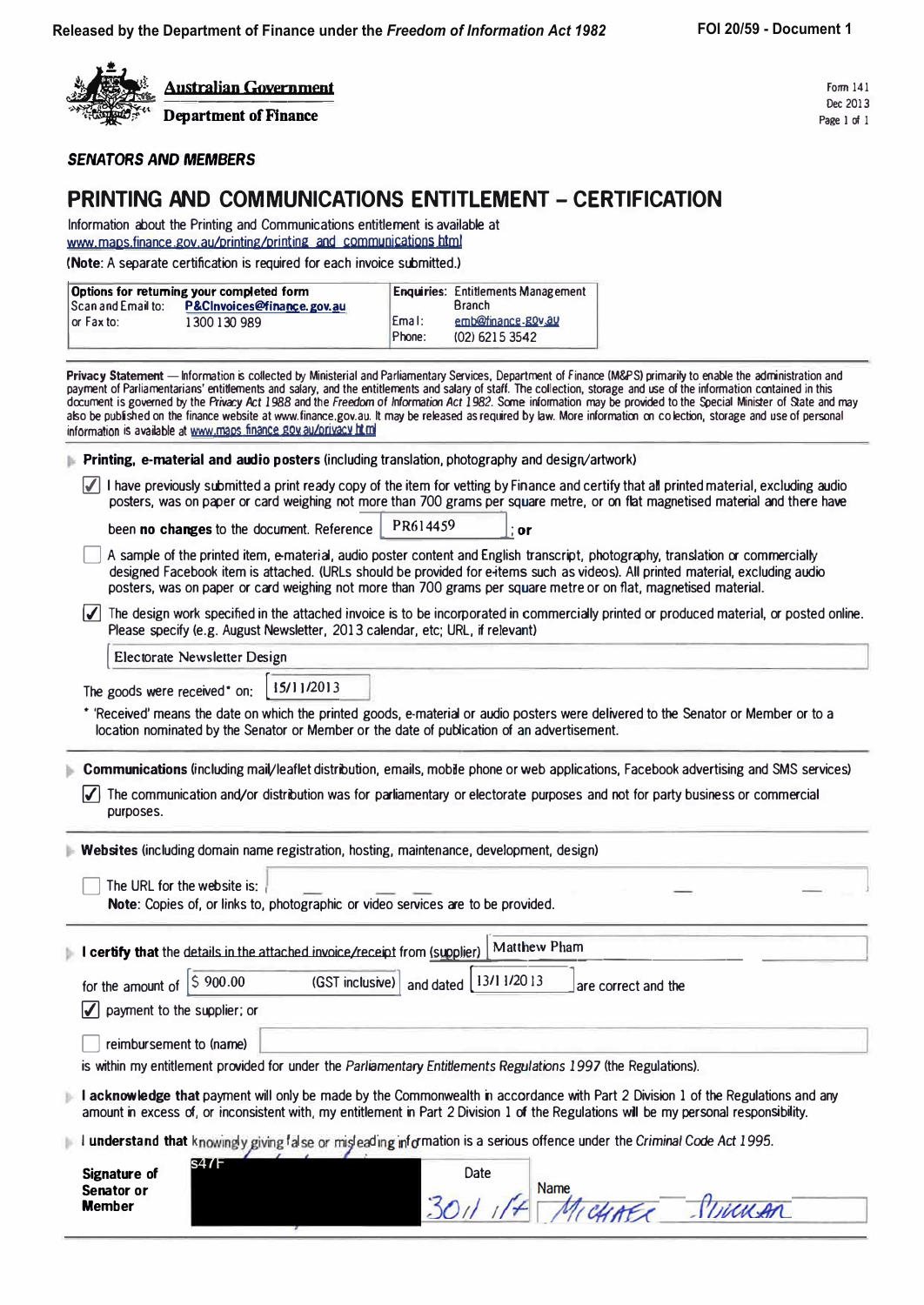## **INVOICE**

#### Job Number MS059

### **MATTHEW PHAM**

Graphic Designer

**T.** s47F **E.**s47F

ABN: 28 285 895 024

 $s47F$ 

13 November 2013

TO: Michael Sukkor MP

PROJECT TITLE: Newsletter

PROJECT DESCRIPTION: Design and final art preparation

| <b>DESCRIPTION</b> | <b>QUANTITY</b> | <b>UNIT PRICE</b> | COST  |  |
|--------------------|-----------------|-------------------|-------|--|
| Newsletter Design  | 9hr             | \$80 p/hr         | S 720 |  |
| Newsletter Changes | 3hr             | \$60p/hr          | S 180 |  |
| Total              |                 |                   | \$90C |  |

Payments oan be mode payable by bank transfer to: Matthew Phom 347F

Regards,



**Matthew Phom**